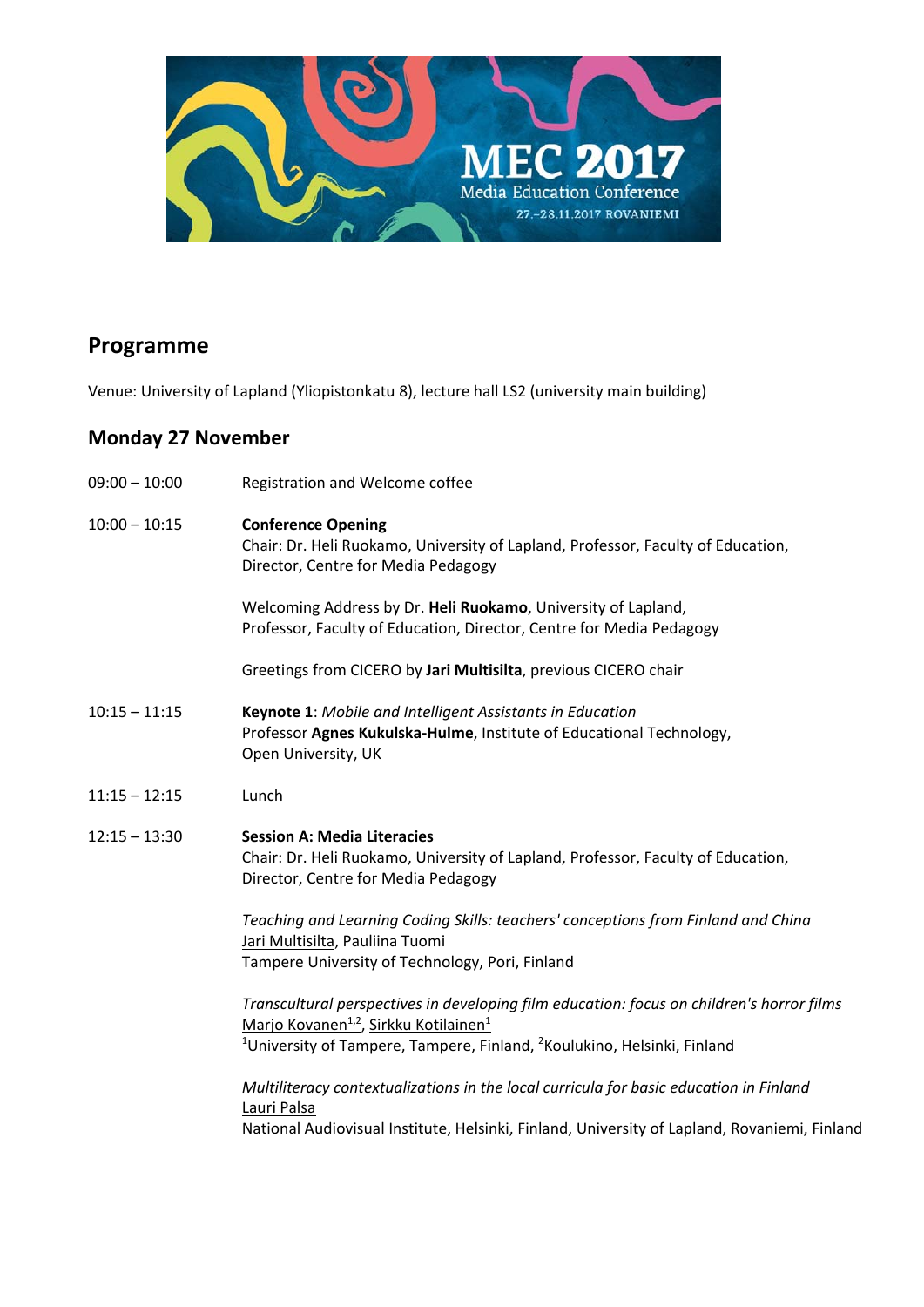*A long way? Incorporating digitised historic newspapers in school, a case study from Finland* Inés Matres University of Helsinki, Helsinki, Finland

*Independent media production as participation on the border of public and private spheres* Jetta Huttunen University of Jyväskylä, Jyväskylä, Finland

### 13:30 – 14:00 Coffee/tea

### 14:00 – 16:30 **Session B: Media and ICT in Teaching and Learning** Chair: Ph.D. Mari Maasilta, University lecturer, University of Lapland, Faculty of Education, Centre for Media Pedagogy

*Generation Y and the Use of Media in a Mediatized World of Work*  Kerstin Liesem University of Media, Economics and Communications, University of Applied Sciences, Cologne, Germany

*Comics as teaching materials: case study at university classes in Japan* Mikato Hata Hanazono University, Kyoto, Japan

*Cross‐Border online collaboration as a learning environment boost future skills‐ Creative Steps 2.0*  Anitra Arkko Lapland University of Applied Sciences, Tornio, Finland & Lapin yliopisto, Rovaniemi, Finland

*Exploring European citizenship through contemporary art and blogging. Experiences of using international quad blogs in an art education action research project in elementary and secondary school levels.*  Annamari Manninen University of Lapland, Rovaniemi, Finland

*How to trigger students' interest in ICT‐based environments: A review of existing research* Liping Sun<sup>1</sup>, Pirkko Siklander<sup>2</sup>, Heli Ruokamo<sup>1</sup> <sup>1</sup>University of Lapland, Rovaniemi, Finland, <sup>2</sup>University of Oulu, Oulu, Finland

### 15:15 – 15:30 Break

### **Session B: Media and ICT in Teaching and Learning (cont.)**

Chair: Ph.D. Hanna Vuojärvi, University lecturer, University of Lapland, Faculty of Education, Centre for Media Pedagogy

*Media and ICT in Finnish Teacher Education ‐ A Survey for Students* Saara Salomaa, Lauri Palsa National Audiovisual Institute, Helsinki, Finland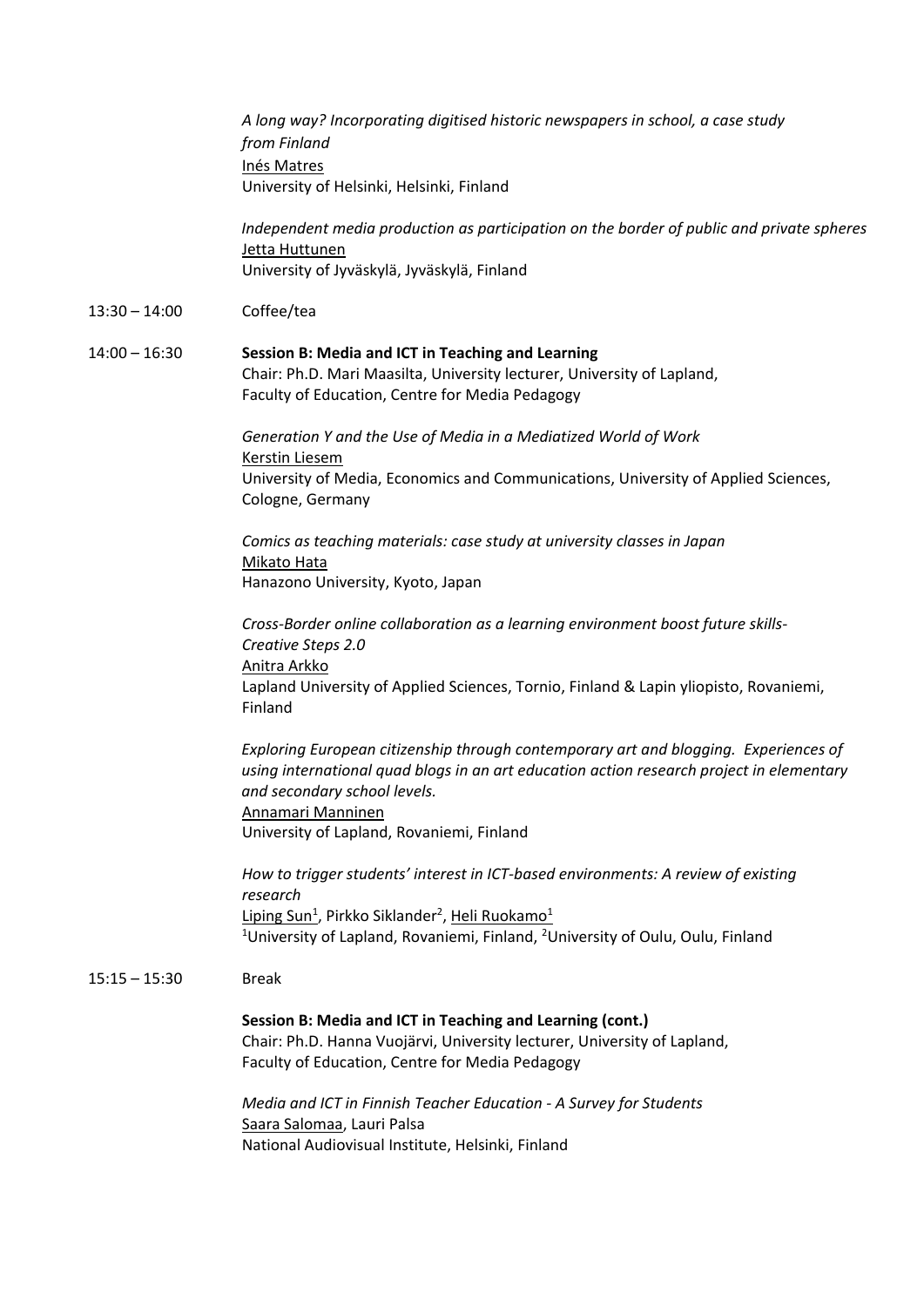|               | Mobile learning -to suit different circumstances and cultures in global education<br>Päivi Aarreniemi-Jokipelto <sup>1</sup> , Elias Goulart <sup>2</sup><br><sup>1</sup> Haaga-Helia University of Applied Sciences, School of Vocational Teacher Education,<br>Helsinki, Finland, <sup>2</sup> University of Sao Caetano do Sul, Sao Caetano do Sul, Brazil |
|---------------|---------------------------------------------------------------------------------------------------------------------------------------------------------------------------------------------------------------------------------------------------------------------------------------------------------------------------------------------------------------|
|               | Higher education students' perceptions of mobile learning<br>Päivi Rasi <sup>1</sup> , Miikka Eriksson <sup>2</sup> , Hanna Vuojärvi <sup>1</sup> , Heli Ruokamo <sup>1</sup><br><sup>1</sup> University of Lapland, Rovaniemi, Finland, <sup>2</sup> University of Eastern Finland, Savonlinna,<br>Finland                                                   |
| 16:30 – 18:30 | Welcome Reception, University of Lapland                                                                                                                                                                                                                                                                                                                      |

# **Tuesday 28 November**

| $09:00 - 09:15$ | Opening of the day<br>Chair: Dr. Heli Ruokamo, University of Lapland, Professor, Faculty of Education,<br>Director, Centre for Media Pedagogy                                                                                                                                                                                                    |
|-----------------|--------------------------------------------------------------------------------------------------------------------------------------------------------------------------------------------------------------------------------------------------------------------------------------------------------------------------------------------------|
|                 | Greetings from the National Audiovisual Institute's Department for Media Education<br>and Audiovisual Media (MEKU) by Dr. Leo Pekkala, Head of Department/Deputy Director                                                                                                                                                                        |
|                 | Greetings from the Finnish Society on Media Education, Associate Professor Päivi Rasi,<br>Chairperson                                                                                                                                                                                                                                            |
| $09:15 - 10:15$ | <b>Keynote 2:</b> Breaking the Symbol Barrier $-a$ New Approach to Learning Mathematics<br>Executive Director, Dr Keith Devlin<br>Stanford University, H-STAR Institute, USA                                                                                                                                                                     |
| $10:15 - 10:45$ | Coffee/tea                                                                                                                                                                                                                                                                                                                                       |
| $10:45 - 12:15$ | Session C: Pedagogical Models in Educational Use of ICT's and Media<br>Chair: Ph.D. Päivi Rasi, Associate professor, Docent, University of Lapland,<br>Faculty of Education, Centre for Media Pedagogy                                                                                                                                           |
|                 | Digital transformation, computational thinking and scientific reasoning skills: a review<br>Linda Mannila <sup>1</sup> , Jenni Airola <sup>2</sup> , Teemu Leinonen <sup>1</sup> , Marjaana Veermans <sup>2</sup> , Marjo Virnes <sup>1</sup><br><sup>1</sup> Aalto University, Espoo, Finland, <sup>2</sup> University of Turku, Turku, Finland |
|                 | Co-creation of Simulation Game for Learning the Use of Official Communication<br>Tuulikki Keskitalo, Hanna Vuojärvi, Henna Marttila, Alhonsuo Mira<br>University of Lapland, Rovaniemi, Finland                                                                                                                                                  |
|                 | Analysis of Finnish Ten-Year Old Students Participating in an International Digital<br><b>Makerspace Community</b><br>Veera Kallunki <sup>1</sup> , Eric Hamilton <sup>2</sup><br><sup>1</sup> University of Helsinki, Helsinki, Finland, <sup>2</sup> Pepperdine University, Malibu, USA                                                        |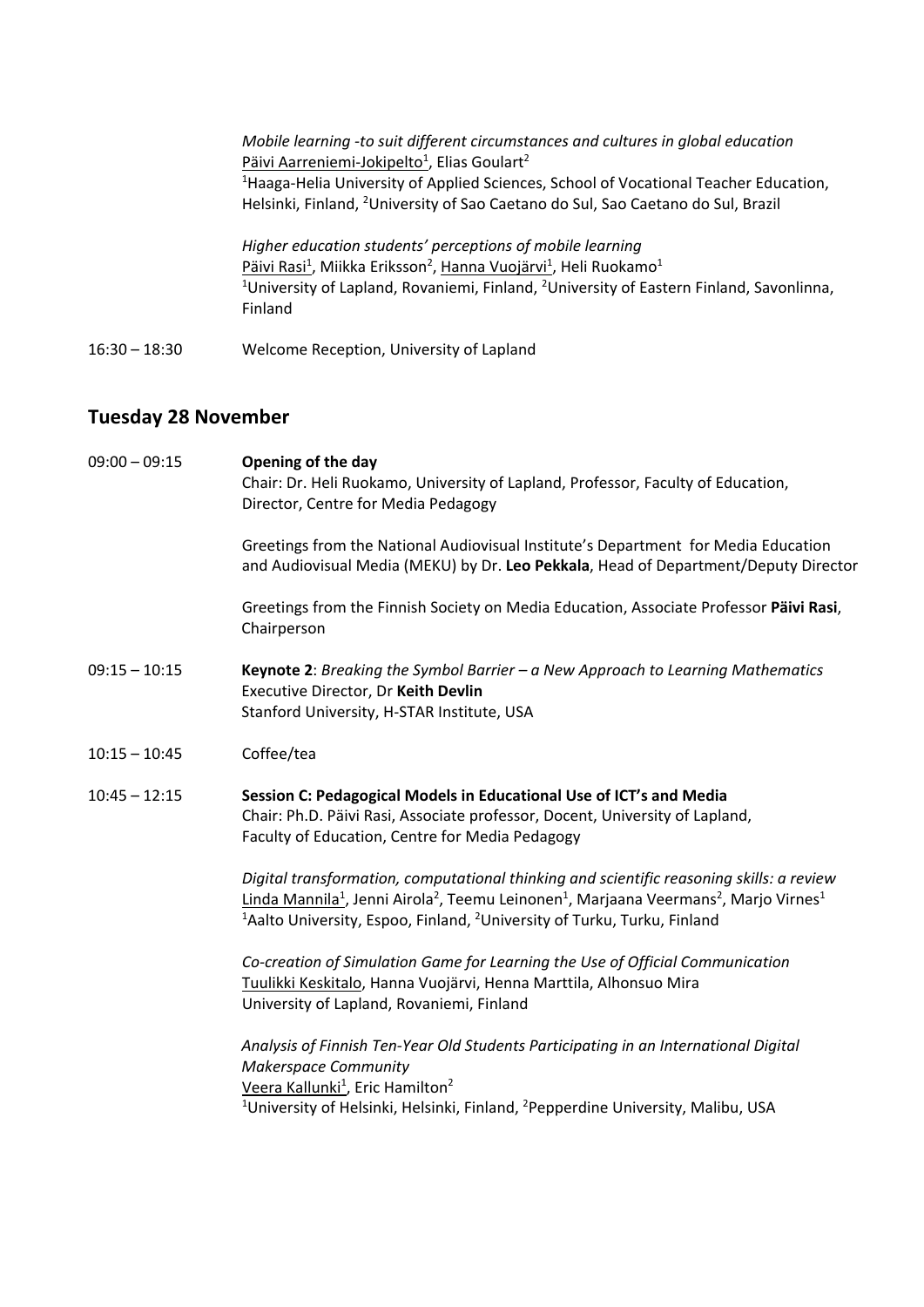*Collaborative problem solving in higher education* Pirkko Siklander, Niina Impiö, Essi Vuopala, Piia Näykki University of Oulu, Oulu, Finland

*Towards social learning styles using ICTs in Arctic pedagogies and learning in the North* Outi Laiti<sup>1</sup>, Satu-Maarit Frangou<sup>1</sup>, Pigga Keskitalo<sup>2,1</sup> <sup>1</sup>University of Lapland, Rovaniemi, Finland, <sup>2</sup>Sámi allaskuvla, Kautokeino, Norway

 *Project MOViEdu: Exploring Pedagogical Use of Video and Social Media for Physical Exercise Class in Elementary School* Wonsuk Choi<sup>1</sup>, Elisa Juola<sup>2</sup> <sup>1</sup>University of Lapland, Rovaniemi, Finland, <sup>2</sup>Saari Elementary School, Rovaniemi, Finland

- 12:15 13:15 Lunch
- 13:15 14:00 **Session D: Playful and Game‐Based Learning** Chair: Ph.D. Marjaana Kangas, University lecturer, Docent, University of Lapland, Faculty of Education, Centre for Media Pedagogy

*Learning by Playing with the Internet of TOys: TOy Literacy, Pre‐Schoolers and the Educational Value of Connected Characters* Katriina Heljakka<sup>1,2</sup>, Pirita Ihamäki<sup>3</sup> <sup>1</sup>Turun Yliopisto, Pori, Finland, <sup>2</sup>Pirita, Ihamäki, Finland, <sup>3</sup>Prizztech Ltd, Pori, Finland

 *Enhancing engagement, enjoyment and learning experiences by gamification on an English course for health care students* Kirsi Korkealehto, Pirkko Siklander University of Oulu, Oulu, Finland

*University students as playful learners and knowledge co‐creators* Marjaana Kangas<sup>1</sup>, Pirkko Siklander<sup>2</sup> <sup>1</sup>University of Lapland, Rovaniemi, Finland, <sup>2</sup>University of Oulu, Oulu, Finland

- 14:00 14:30 Coffee/tea
- 14:30 15:45 **Session E: 3D, Augmented Reality, Virtual and Simulation‐Based Learning** Chair: Ph.D. Tuulikki Keskitalo, Post‐doctoral researcher, University of Lapland, Faculty of Education, Centre for Media Pedagogy

 *Developing virtual reality research in education for understanding the role of emotions, stress and their underlying brain states in learning* Mikko Vesisenaho, Merja Juntunen, Päivi Häkkinen, Johanna Pöysä‐Tarhonen, Tiina Parviainen, Jan Wikgren, Viki‐Veikko Elomaa, University of Jyväskylä, Jyväskylä, Finland

*Augmented reality sandbox for early childhood learning: design research*  Teemu Leinonen, Jaana Brinck Aalto University School of Arts, Design and Architecture, Helsinki, Finland

*Introducing Virtual Reality Technologies to Design Education* Jonna Häkkilä, Ashley Colley, Jani Väyrynen, Antti‐Jussi Yliharju University of Lapland, Rovaniemi, Finland